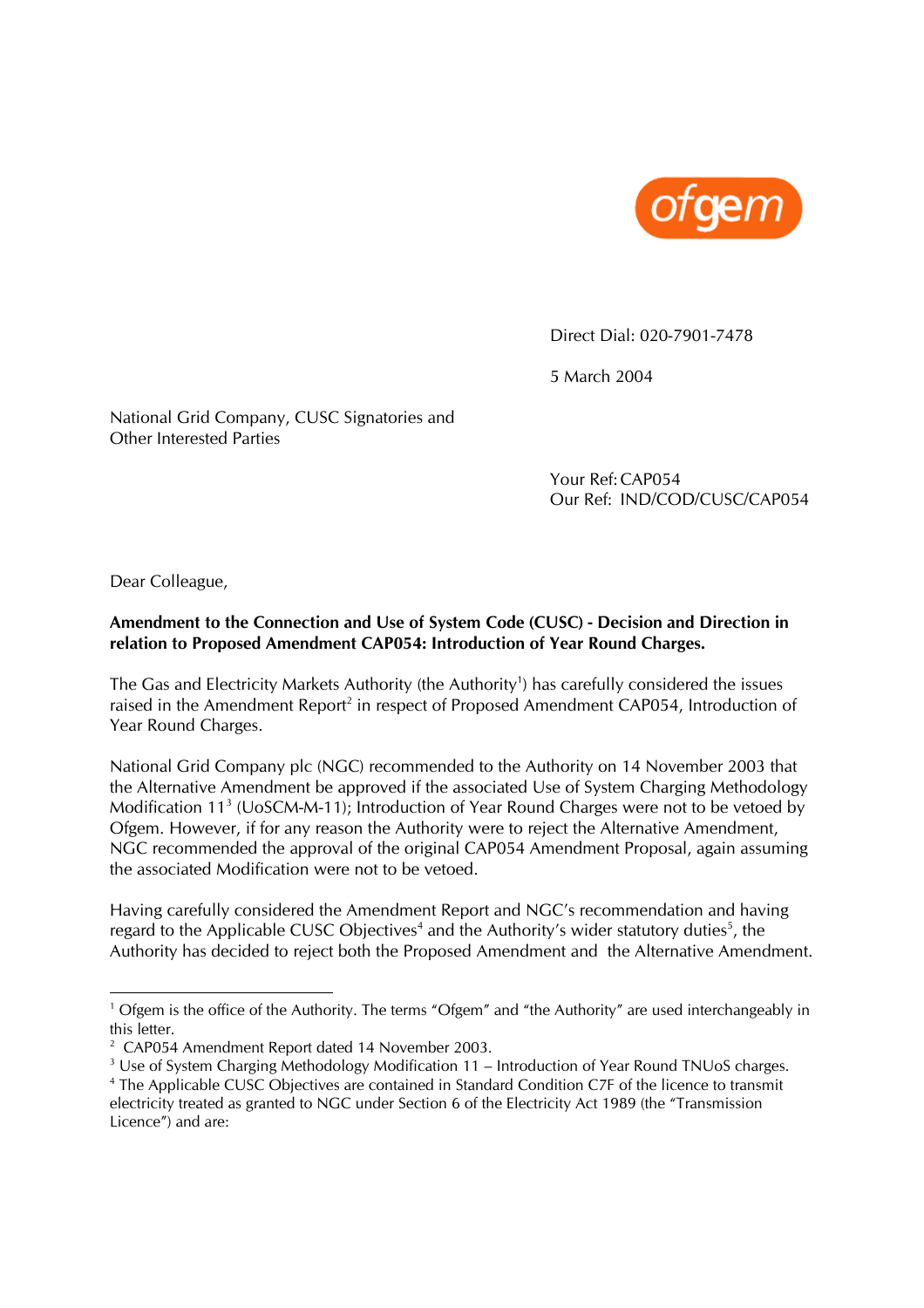This letter explains the background to Proposed Amendment CAP054, including the interrelationship with UoSCM-M-11, and sets out the Authority's reasons for its decision.

# **Background**

 $\overline{a}$ 

NGC has been undertaking a review of its Transmission Charging M ethodologies, covering both connection and use of system issues, in consultation with users. This review originally commenced in February 2002 and has progressed through workshops, discussion papers, industry consultations and seminars.

The timing and progression of the review has also been informed by commitments made by National Grid to Ofgem in February 2003.<sup>6</sup> One of these commitments was to review the time period over which Transmission Network Use of System (TNUoS) charges apply, including specifically whether it would be appropriate to introduce charges applicable to periods of less than one year.

NGC issued an initial consultation on changes to its Charging Methodologies in July 2003<sup>7</sup>, in which it outlined its conclusions from the transmission charging review process. NGC indicated a number of Proposed Amendments to the Charging for implementation with effect from 1 April 2004.

Proposed Amendment CAP054 was raised by NGC and submitted to the CUSC Amendments Panel (the Panel) for consideration at its meeting on 26 September 2003. The Panel determined that the Amendment Proposal should go straight to wider industry consultation. The final Amendment Report was submitted to the Authority on 14 November 2003.

the efficient discharge by the licensee of the obligations imposed upon it under the Act and by this licence; and

facilitating effective competition in the generation and supply of electricity, and (so far as consistent therewith) facilitating such competition in the sale, distribution and purchase of electricity.

<sup>&</sup>lt;sup>5</sup> Ofgem's statutory duties are wider than the matters that NGC must take into consideration and include amongst other things social and environmental guidance provided to Ofgem by the government.

<sup>&</sup>lt;sup>6</sup> In February 2003, National Grid made eight formal commitments to Ofgem to review and, if appropriate, bring forward proposals for reform of the contractual framework and transmission charging methodologies, with a timescale for implementing any proposals of April 2004. These commitments are listed in the Ofgem publication, "NGC system operator incentive scheme from 1 April 2003 – 31 March 2004: Final Proposals and Statutory Licence Consultation, March 2003", at paragraphs 6.14-6.18. 7  $\frac{7}{7}$  The Initial Charging Methodologies Consultation is available on the NGC website at

http://www.nationalgrid.com/uk/indinfo/charging/pdfs/Initial\_Charging\_Meths\_consultation\_July\_2003\_FI NAL\_(z6).pdf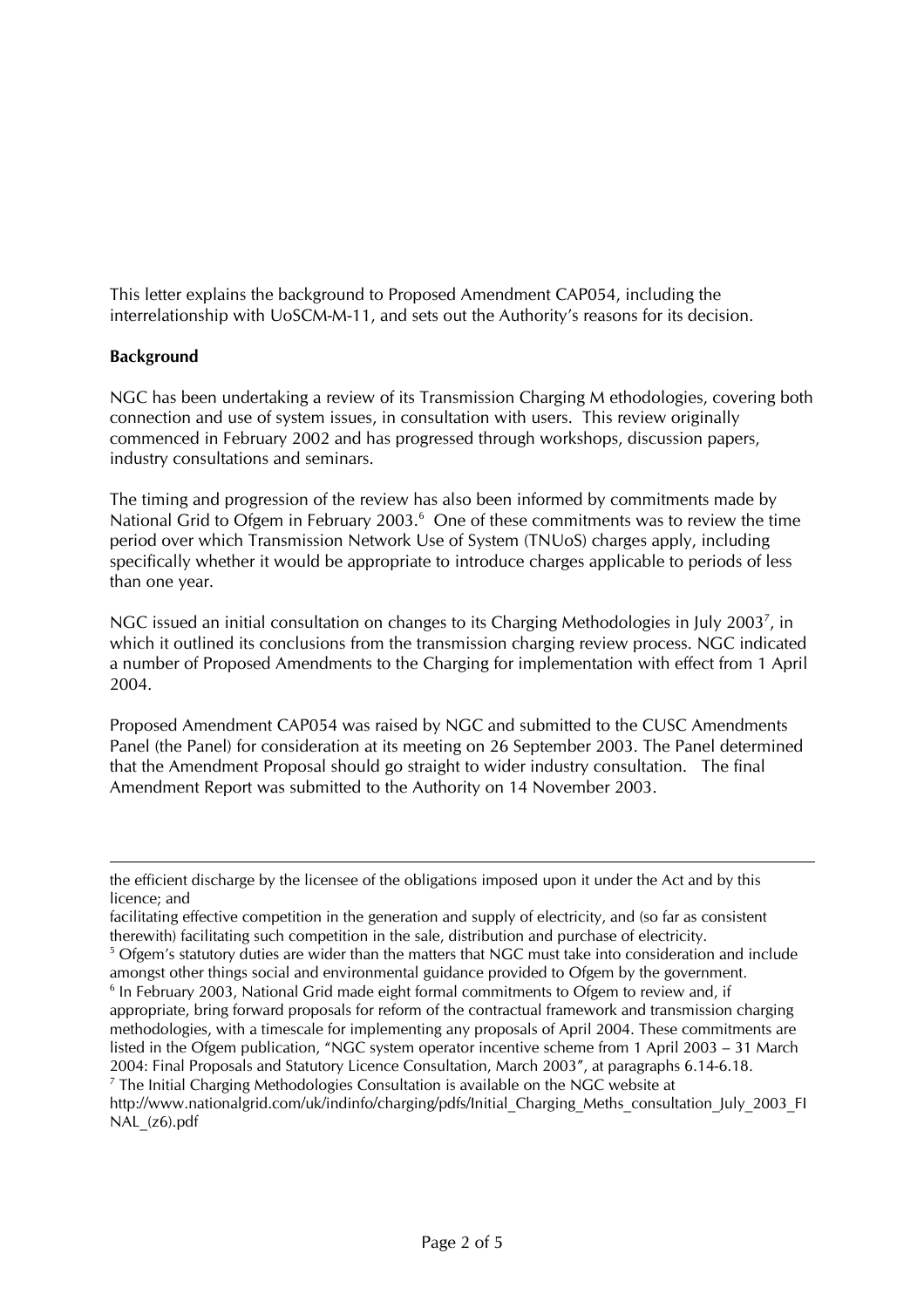# **The Proposed Amendment**

The Proposed Amendment inserts new text into the CUSC relating to the introduction of Year Round TNUoS Charges. It would also amend the existing text to reflect the redefinition of TNUoS charges under UoSCM-M-11. Under this Modification Proposal, total TNUoS charges consist of the sum of Peak and Year Round TNUoS charges. These changes will ensure that the CUSC is aligned with the Statement Connection Charging Methodology.

# **The Alternative Amendment**

The Alternative Amendment was put forward by NGC to clarify one aspect of the legal text, following concerns expressed by a respondent to the consultation document. The content of one sentence had been interpreted to infer that Transmission Entry Capacity (TEC) would be used to calculate the notional amount of generation, whereas the intention was to only reference the metered amount against TEC.

The only difference between the original Amendment proposal and the Alternative Amendment is the removal of one bracketed sentence in paragraph 3.12.2.2.

### **Respondents' views**

NGC issued a consultation document on the Proposed Amendment on 3 October 2003 inviting responses from CUSC parties and interested parties by 31 October 2003.

NGC received four responses to the CAP054 consultation document. Three respondents supported the Proposed Amendment. These respondents' considered that it would ensure consistency between the CUSC and the Charging Methodology and therefore enable NGC to discharge its Transmission Licence obligations more efficiently. The fourth did not support CAP054 as it opposed the corresponding Charging Methodology Modification Proposal UoSCM-M-11.

One response sought clarification on a section of the proposed new CUSC text regarding the lack of detail concerning notional payments. The respondent argued that it is unclear whether the suggested notional amount for the Year Round Generation Charge will be based on TEC. To aid clarity, NGC edited the original text in one paragraph and this created the Alternative Amendment.

The respondents' views are summarised and contained on pages 7 and 8 of the Amendment Report.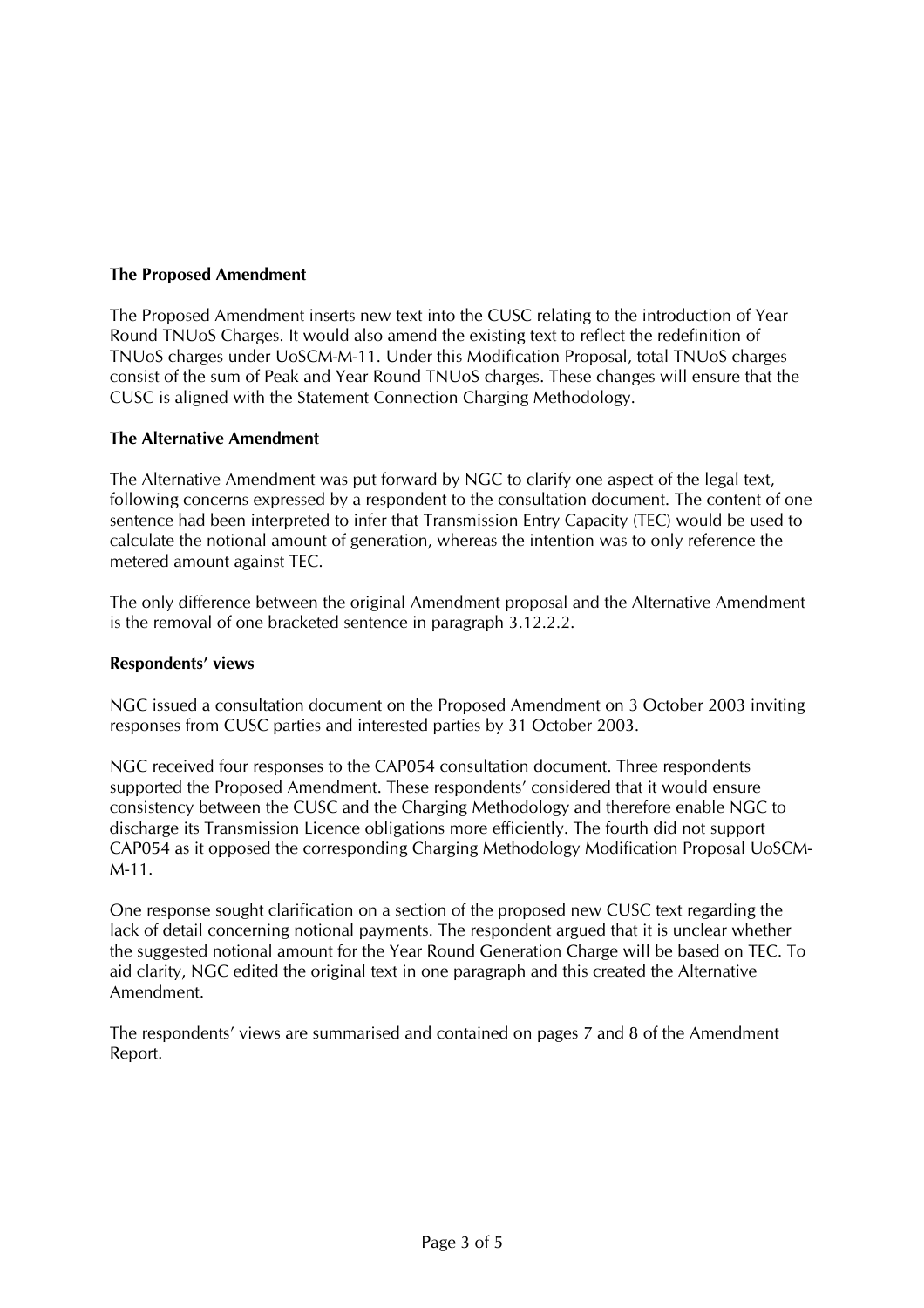# **Amendments Panel Members' views**

No formal responses have been submitted by members of the Amendments Panel.

# **NGC's recommendation**

NGC considers that Proposed Amendment CAP054 will bring the CUSC into line with changes to the Charging Methodologies introduced by UoSCM-M-11, and therefore would better facilitate achievement of the Applicable CUSC Objectives. However, NGC also believes that the minor textual change within the Alternative Amendment bring greater clarity to users. NGC therefore recommends to the Authority that:

- ♦ should UoSCM-M-11 not be vetoed the Alternative Amendment be approved;
- ♦ should UoSCM-M-11 not be vetoed and the Alternative Amendment be rejected, the Proposed Amendment be approved; and
- ♦ should UoSCM-M-11 be vetoed, neither the Alternative Amendment or the Proposed Amendment be approved.

Following consideration of respondent's views in regard to its consultation on UoSCM-M-11, NGC decided not to propose any change to the Charging Methodologies and did not refer UoSCM-M-11 to the Authority for decision.

# **Ofgem's view**

Ofgem considers, having had regard to its statutory duties, that CAP054 would not better facilitate achievement of the Applicable CUSC Objectives.

CAP054 was proposed in order to ensure consistency between the CUSC and Charging Methodologies, in the event that UoSCM-M-11 were implemented. Ofgem considers that, as this Amendment Proposal has not been progressed by NGC, approval of either the Proposed or Alternative Amendment would not better facilitate achievement of the Applicable CUSC objectives.

# **The Authority's Decision**

The Authority has decided to reject both the Proposed Amendment and the Alternative Amendment.